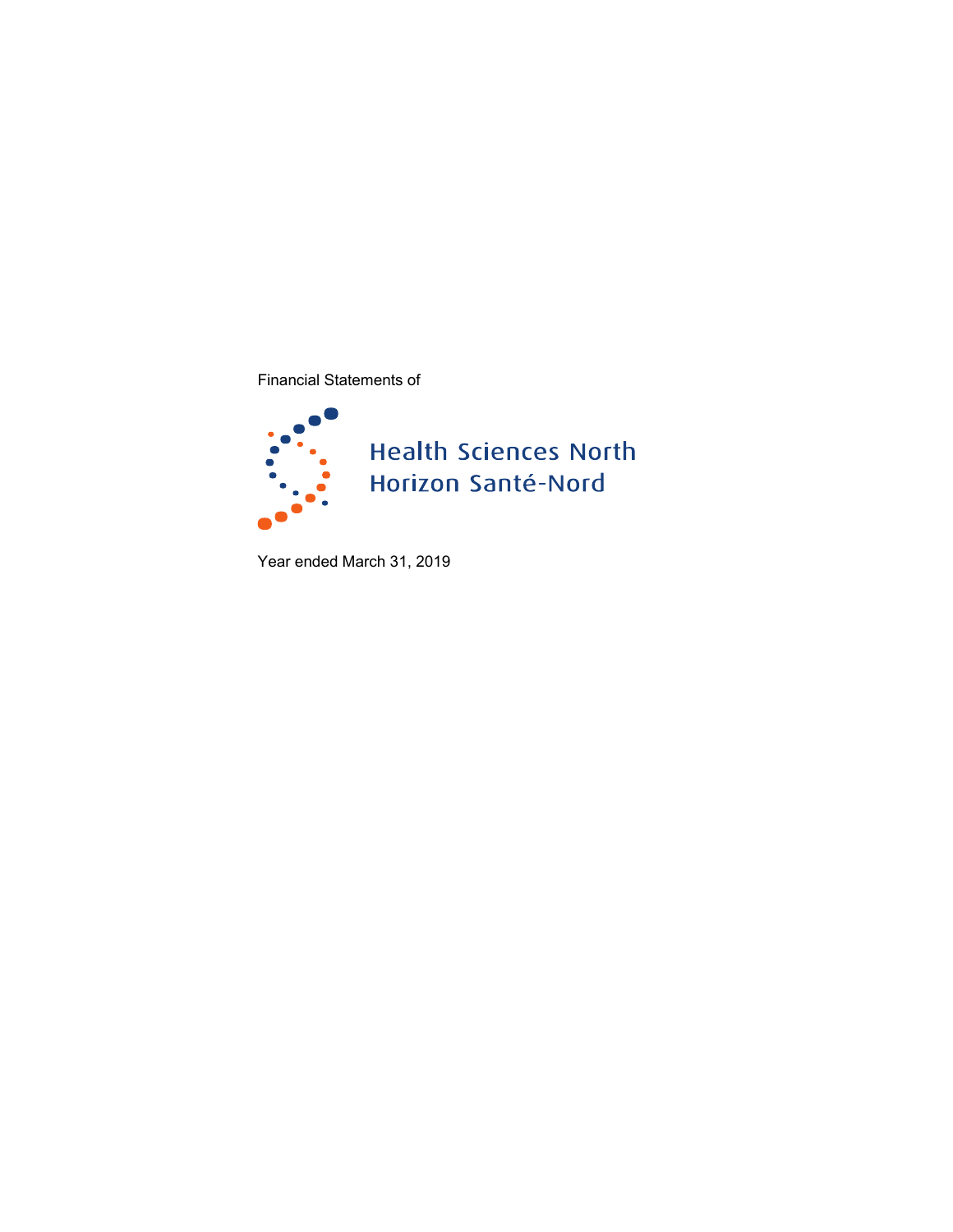

KPMG LLP Claridge Executive Centre 144 Pine Street Sudbury Ontario P3C 1X3 Canada Telephone (705) 675-8500 Fax (705) 675-7586

### **INDEPENDENT AUDITORS' REPORT**

To the Board of Directors of Health Sciences North

#### *Opinion*

We have audited the financial statements of Health Sciences North (the "Entity"), which comprise:

- the statement of financial position as at March 31, 2019
- the statement of operations for the year then ended
- the statement of changes in net debt for the year then ended
- the statement of cash flows for the year then ended
- and notes to the financial statements, including a summary of significant accounting policies

(Hereinafter referred to as the ''financial statements'').

In our opinion, the accompanying financial statements present fairly, in all material respects, the financial position of the Entity as at March 31, 2019, and its results of operations and its cash flows for the year then ended in accordance with Canadian public sector accounting standards.

#### *Basis for Opinion*

 We conducted our audit in accordance with Canadian generally accepted auditing standards. Our responsibilities under those standards are further described in the **''Auditors' Responsibilities for the Audit of the Financial Statements''** section of our auditors' report.

We are independent of the Entity in accordance with the ethical requirements that are relevant to our audit of the financial statements in Canada and we have fulfilled our other ethical responsibilities in accordance with these requirements.

We believe that the audit evidence we have obtained is sufficient and appropriate to provide a basis for our opinion.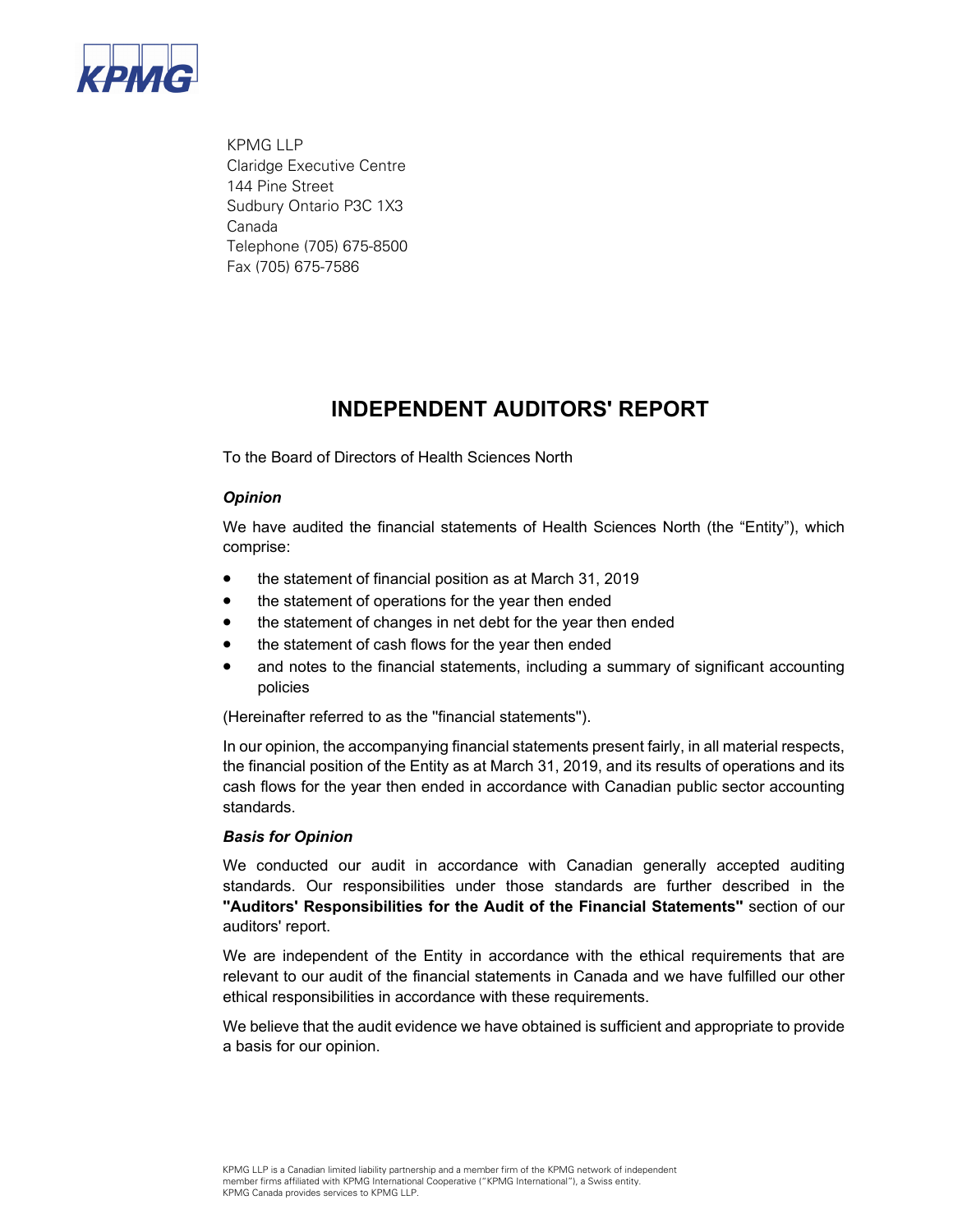

### *Responsibilities of Management for the Financial Statements*

Management is responsible for the preparation and fair presentation of these financial statements in accordance with Canadian public sector accounting standards, and for such internal control as management determines is necessary to enable the preparation of financial statements that are free from material misstatement, whether due to fraud or error.

In preparing the financial statements, management is responsible for assessing the Entity's ability to continue as a going concern, disclosing, as applicable, matters related to going concern and using the going concern basis of accounting unless management either intends to liquidate the Entity or to cease operations, or has no realistic alternative but to do so.

#### *Auditors' Responsibilities for the Audit of the Financial Statements*

Our objectives are to obtain reasonable assurance about whether the financial statements as a whole are free from material misstatement, whether due to fraud or error, and to issue an auditors' report that includes our opinion.

Reasonable assurance is a high level of assurance, but is not a guarantee that an audit conducted in accordance with Canadian generally accepted auditing standards will always detect a material misstatement when it exists.

 the aggregate, they could reasonably be expected to influence the economic decisions of Misstatements can arise from fraud or error and are considered material if, individually or in users taken on the basis of the financial statements.

As part of an audit in accordance with Canadian generally accepted auditing standards, we exercise professional judgment and maintain professional skepticism throughout the audit.

We also:

 whether due to fraud or error, design and perform audit procedures responsive to those • Identify and assess the risks of material misstatement of the financial statements, risks, and obtain audit evidence that is sufficient and appropriate to provide a basis for our opinion.

The risk of not detecting a material misstatement resulting from fraud is higher than for one resulting from error, as fraud may involve collusion, forgery, intentional omissions, misrepresentations, or the override of internal control.

- • Obtain an understanding of internal control relevant to the audit in order to design audit procedures that are appropriate in the circumstances, but not for the purpose of expressing an opinion on the effectiveness of the Entity's internal control.
- Evaluate the appropriateness of accounting policies used and the reasonableness of accounting estimates and related disclosures made by management.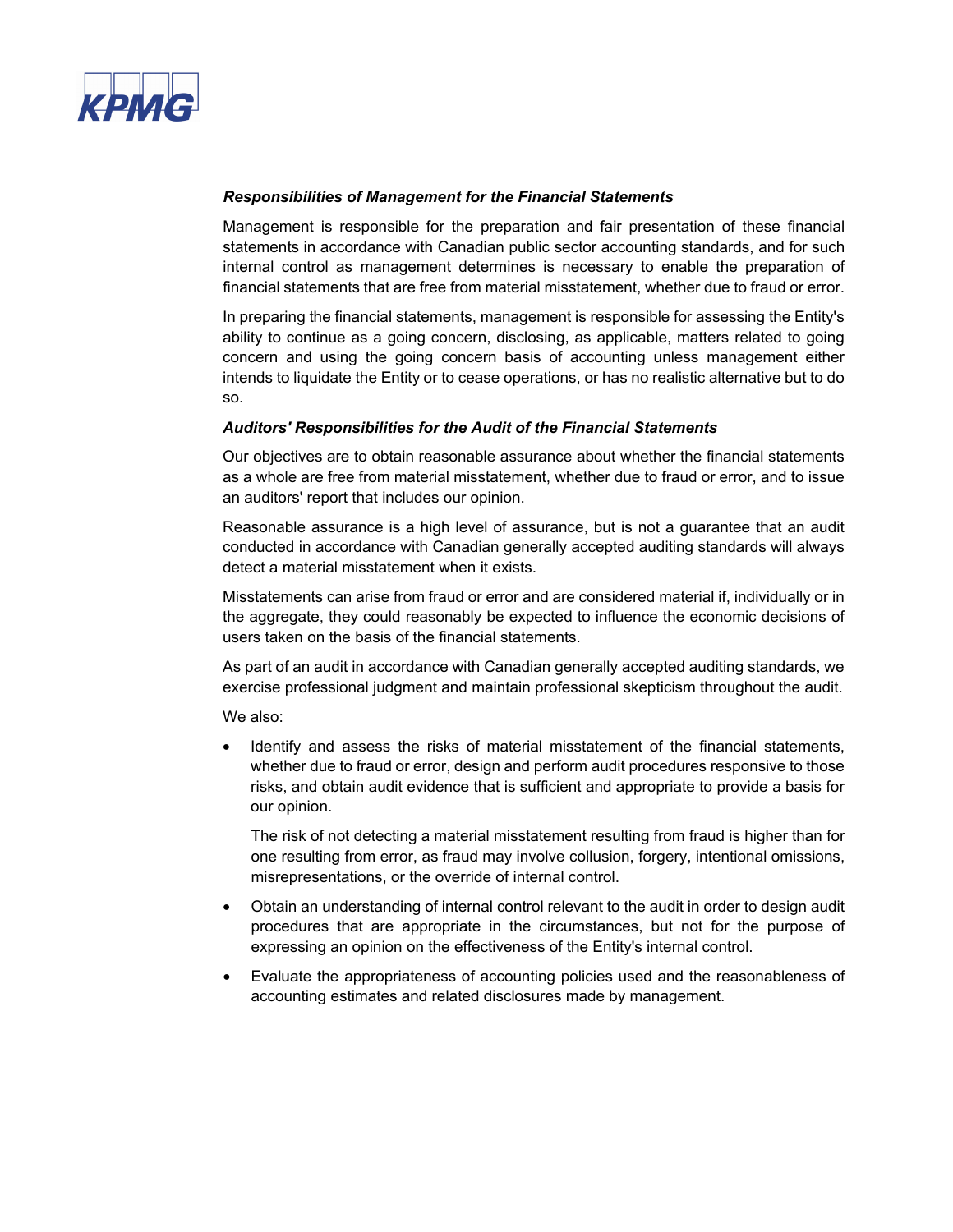

- conclusions are based on the audit evidence obtained up to the date of our auditors' • Conclude on the appropriateness of management's use of the going concern basis of accounting and, based on the audit evidence obtained, whether a material uncertainty exists related to events or conditions that may cast significant doubt on the Entity's ability to continue as a going concern. If we conclude that a material uncertainty exists, we are required to draw attention in our auditors' report to the related disclosures in the financial statements or, if such disclosures are inadequate, to modify our opinion. Our report. However, future events or conditions may cause the Entity's to cease to continue as a going concern.
- Evaluate the overall presentation, structure and content of the financial statements, including the disclosures, and whether the financial statements represent the underlying transactions and events in a manner that achieves fair presentation
- planned scope and timing of the audit and significant audit findings, including any • Communicate with those charged with governance regarding, among other matters, the significant deficiencies in internal control that we identify during our audit.

 $k$ *PMG LLP* 

Chartered Professional Accountants, Licensed Public Accountants

Sudbury, Canada May 28, 2019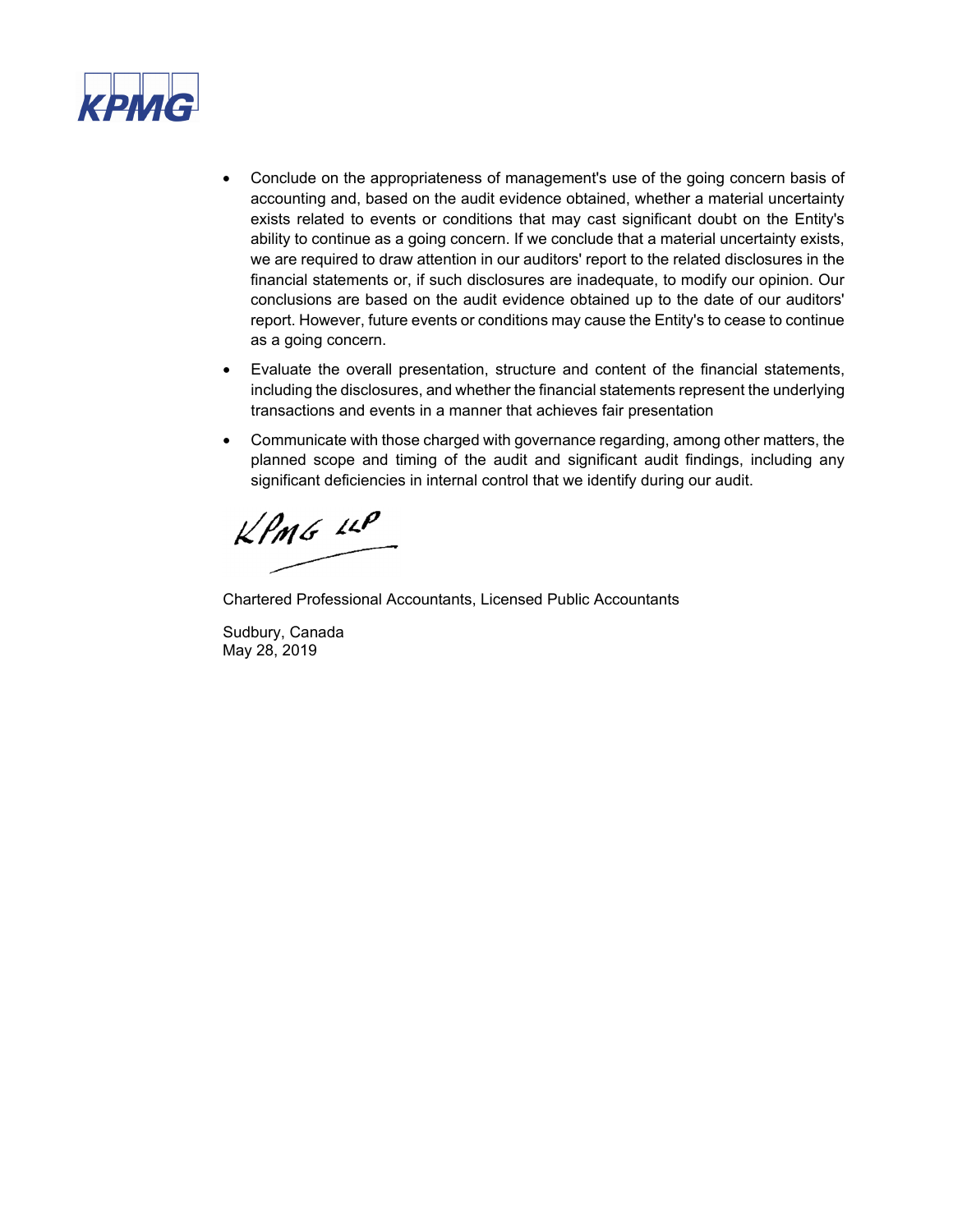Statement of Operations

Year ended March 31, 2019, with comparative information for 2018 (in thousands of dollars)

|                                                                 | 2019          | 2018      |
|-----------------------------------------------------------------|---------------|-----------|
|                                                                 |               |           |
| Revenue:                                                        |               |           |
| North East Local Health Integration Network and                 |               |           |
| Ministry of Health and Long-Term Care                           | \$<br>306,977 | 297,071   |
| <b>Cancer Care Ontario</b>                                      | 62,537        | 56,737    |
| Specifically funded programs                                    | 46,667        | 35,107    |
| <b>Patient services</b>                                         | 34,942        | 35,350    |
| Other                                                           | 43,536        | 46,947    |
| Amortization - deferred capital contributions                   |               |           |
| for equipment                                                   | 8,950         | 8,137     |
|                                                                 | 503,609       | 479,349   |
| Expenses:                                                       |               |           |
| Salaries and wages                                              | 209,772       | 216,146   |
| Employee benefits                                               | 70,189        | 67,922    |
| Medical staff remuneration                                      | 29,152        | 28,772    |
| Supplies and other                                              | 63,599        | 64,557    |
| Interest on long-term debt                                      | 1,357         | 1,236     |
| Medical and surgical                                            | 30,830        | 28,596    |
| <b>Drugs</b>                                                    | 33,244        | 29,746    |
| Specifically funded programs                                    | 46,596        | 35,238    |
| Amortization - equipment                                        | 17,034        | 16,059    |
|                                                                 | 501,773       | 488,272   |
| Excess (deficiency) of revenue over expenses                    |               |           |
| from Hospital operations                                        | 1,836         | (8,923)   |
| Amortization - buildings                                        | (11, 298)     | (11, 558) |
|                                                                 |               |           |
| Amortization - deferred capital contributions for buildings     | 10,906        | 9,349     |
| Excess (deficiency) of revenue over expenses                    |               |           |
| before undernoted item                                          | 1,444         | (11, 132) |
| Liabilities assumed from Sudbury Hospital Services (note 14(c)) | (1, 289)      |           |
| Excess (deficiency) of revenue over expenses                    | \$<br>155     | (11, 132) |

See accompanying notes to financial statements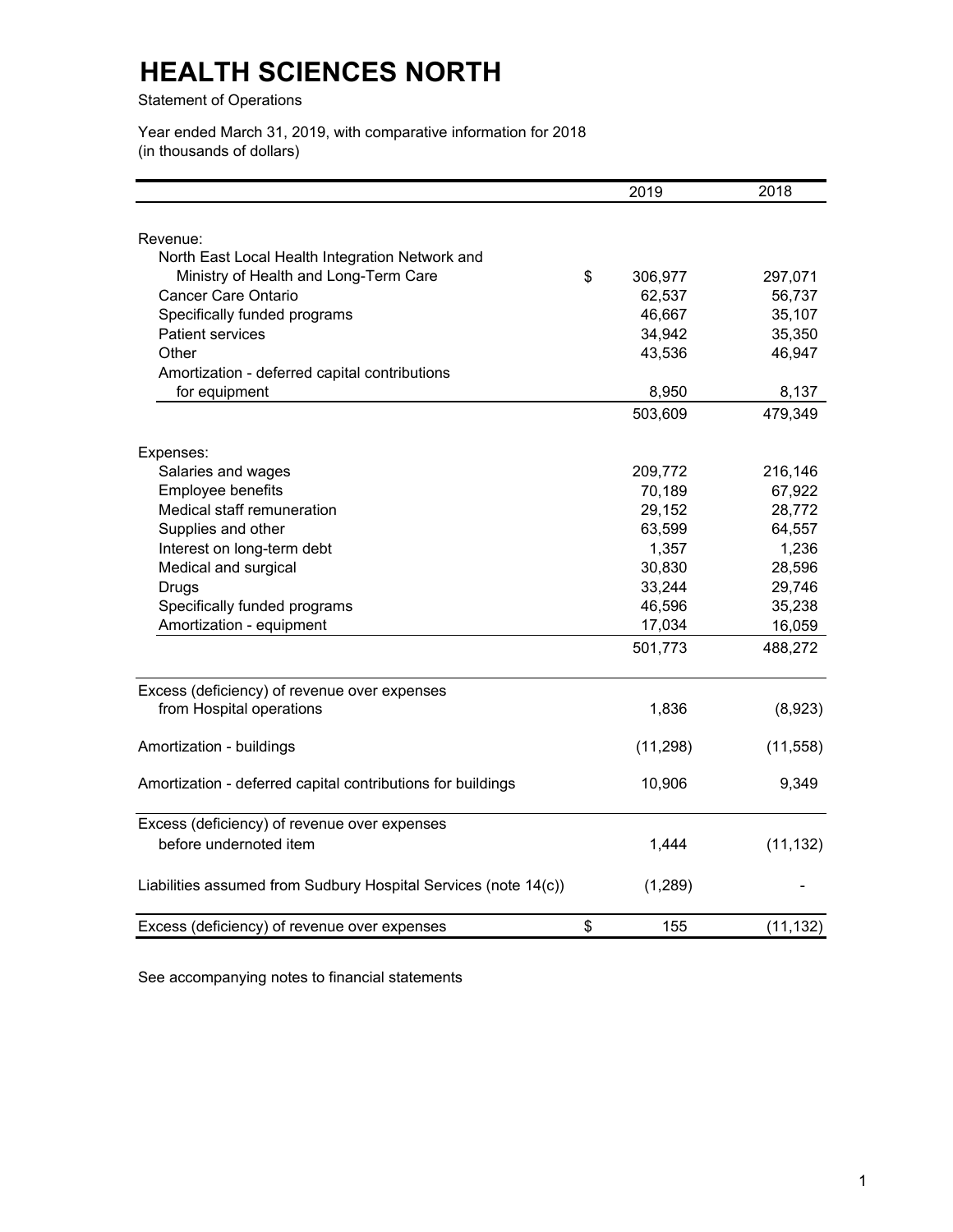Statement of Financial Position

March 31, 2019, with comparative information for 2018 (in thousands of dollars)

|                                                    | 2019            | 2018            |
|----------------------------------------------------|-----------------|-----------------|
|                                                    |                 |                 |
| <b>Assets</b>                                      |                 |                 |
| Current assets:                                    |                 |                 |
| Cash                                               | \$<br>9,574     | 3,149           |
| Accounts receivable (note 2)                       | 36,115          | 34,718          |
| Inventories                                        | 4,806           | 5,022           |
| Prepayments                                        | 7,154           | 6,524           |
|                                                    | 57,649          | 49,413          |
| Long-term receivables (note 3)                     | 3,072           | 23,820          |
| Capital assets (note 4)                            | 341,715         | 345,109         |
|                                                    | \$<br>402,436   | 418,342         |
| <b>Liabilities and Net Debt</b>                    |                 |                 |
| <b>Current liabilities:</b>                        |                 |                 |
| Accounts payable and accrued liabilities (note 6)  | 87,689          | 78,229          |
| Current portion of long-term obligations (note 10) | 1,569<br>89,258 | 8,721<br>86,950 |
| Deferred contributions (note 7)                    | 570             | 769             |
| Deferred capital contributions (note 8)            | 267,228         | 268,095         |
| Employee post-retirement benefits (note 9)         | 26,568          | 24,565          |
| Long-term obligations (note 10)                    | 23,883          | 43,189          |
|                                                    | 407,507         | 423,568         |
| Net debt                                           | (5,071)         | (5,226)         |
| Contingencies (note 14)                            |                 |                 |
|                                                    | \$<br>402,436   | 418,342         |

See accompanying notes to financial statements

On behalf of the Board:

\_\_\_\_\_\_\_\_\_\_\_\_\_\_\_\_\_\_\_\_\_\_\_\_\_\_\_\_\_\_\_ Chair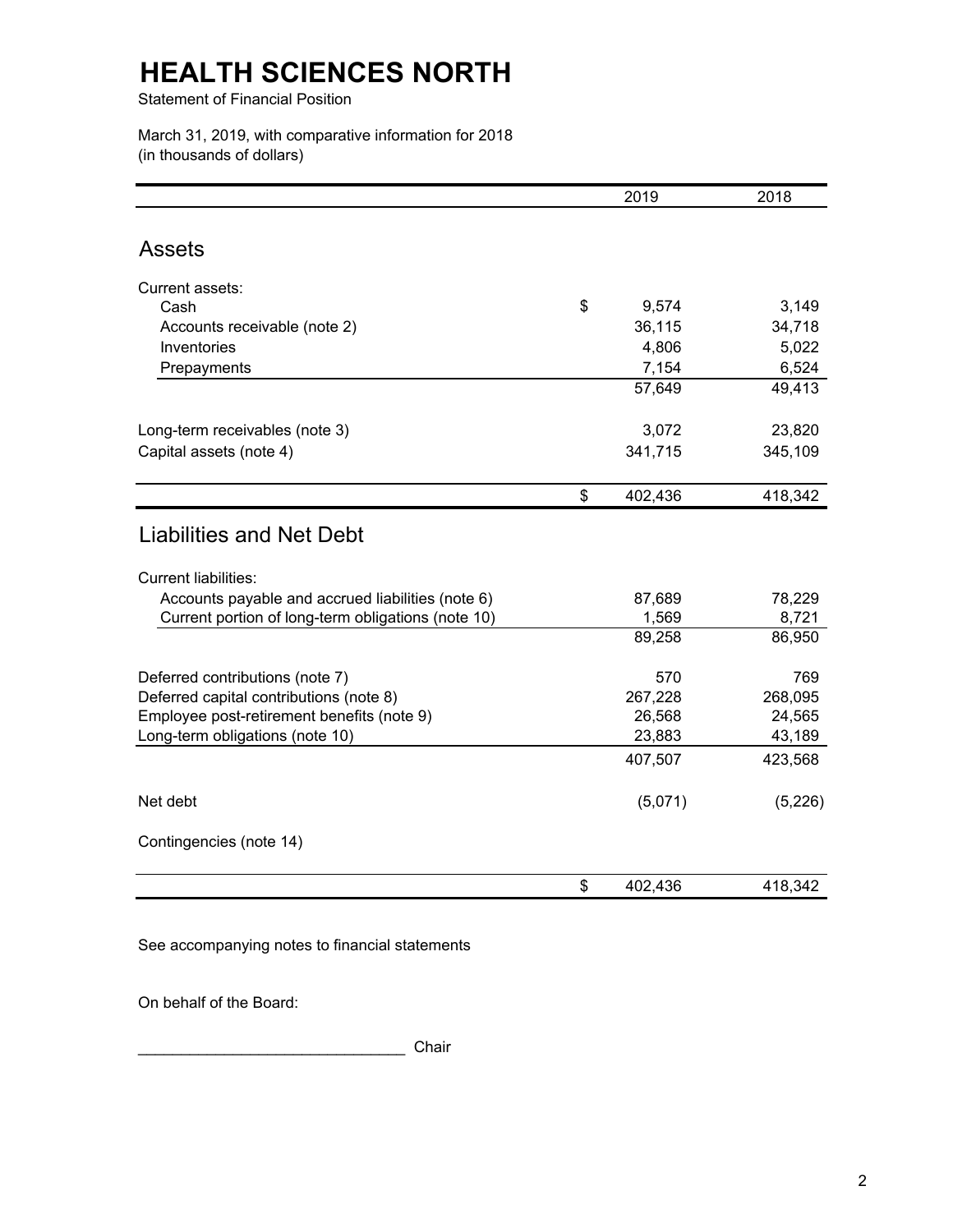Statement of Changes in Net Debt

Year ended March 31, 2019, with comparative information for 2018 (in thousands of dollars)

|                                              | 2019          |           |
|----------------------------------------------|---------------|-----------|
|                                              |               |           |
| Net assets (debt), beginning of year         | \$<br>(5,226) | 5,906     |
| Excess (deficiency) of revenue over expenses | 155           | (11, 132) |
| Net debt, end of year                        | \$<br>(5,071) | (5,226)   |

See accompanying notes to financial statements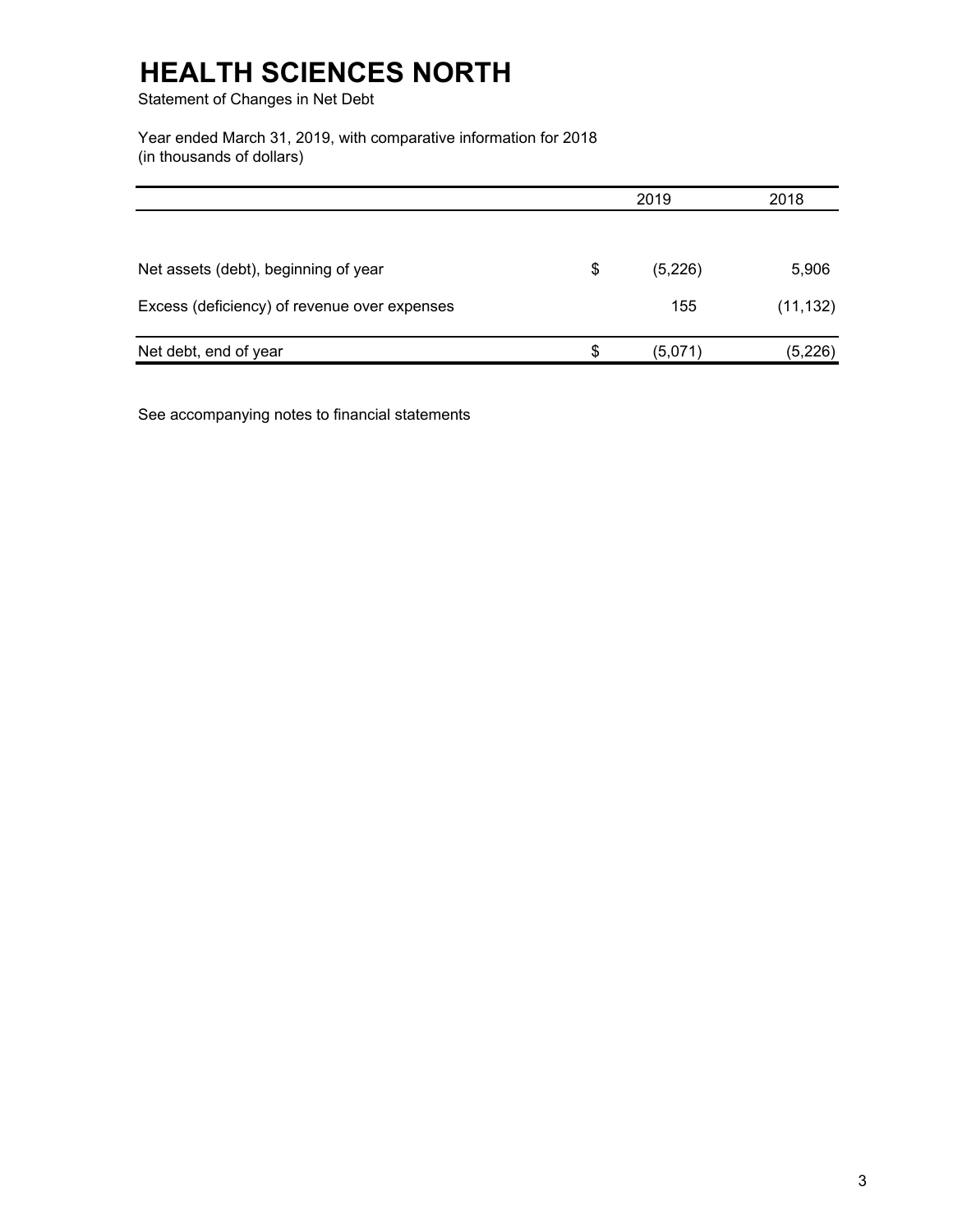Statement of Cash Flows

Year ended March 31, 2019, with comparative information for 2018 (in thousands of dollars)

|                                                | 2019        | 2018      |
|------------------------------------------------|-------------|-----------|
|                                                |             |           |
| Cash flows from operating activities:          |             |           |
| Excess (deficiency) of revenue over expenses   | \$<br>155   | (11, 132) |
| Adjustments for:                               |             |           |
| Amortization of capital assets                 | 28,332      | 27,617    |
| Amortization of deferred capital contributions | (19, 856)   | (17, 486) |
| Increase in accrued benefits obligation        | 2,003       | 927       |
|                                                | 10,634      | (74)      |
| Change in non-cash working capital (note 11)   | 497         | 13,052    |
|                                                | 11,131      | 12,978    |
| Cash flows from capital activities:            |             |           |
| Additions to capital assets:                   |             |           |
| - Care Point project                           |             | (2,597)   |
| - parking lot redevelopment project            | (13)        | (226)     |
| - medical learners project                     | (5,350)     | (393)     |
| - capital expansion project                    |             | (14)      |
| - equipment                                    | (12, 365)   | (10, 693) |
| - building                                     | (7, 210)    | (5,838)   |
| Increase in deferred capital contributions     | 18,989      | 5,774     |
|                                                | (5,949)     | (13,987)  |
| Cash flows from financing activities:          |             |           |
| Decrease in long-term receivables              | 20,748      | 3,203     |
| Decrease in deferred contributions             | (199)       | (176)     |
| Decrease in long-term obligations              | (19, 306)   | (9,824)   |
|                                                | 1,243       | (6, 797)  |
| Cash flows from investing activities:          |             |           |
| Decrease in restricted assets                  |             | 2,288     |
| Net increase (decrease) in cash                | 6,425       | (5, 518)  |
|                                                |             |           |
| Cash, beginning of year                        | 3,149       | 8,667     |
| Cash, end of year                              | \$<br>9,574 | 3,149     |

See accompanying notes to financial statements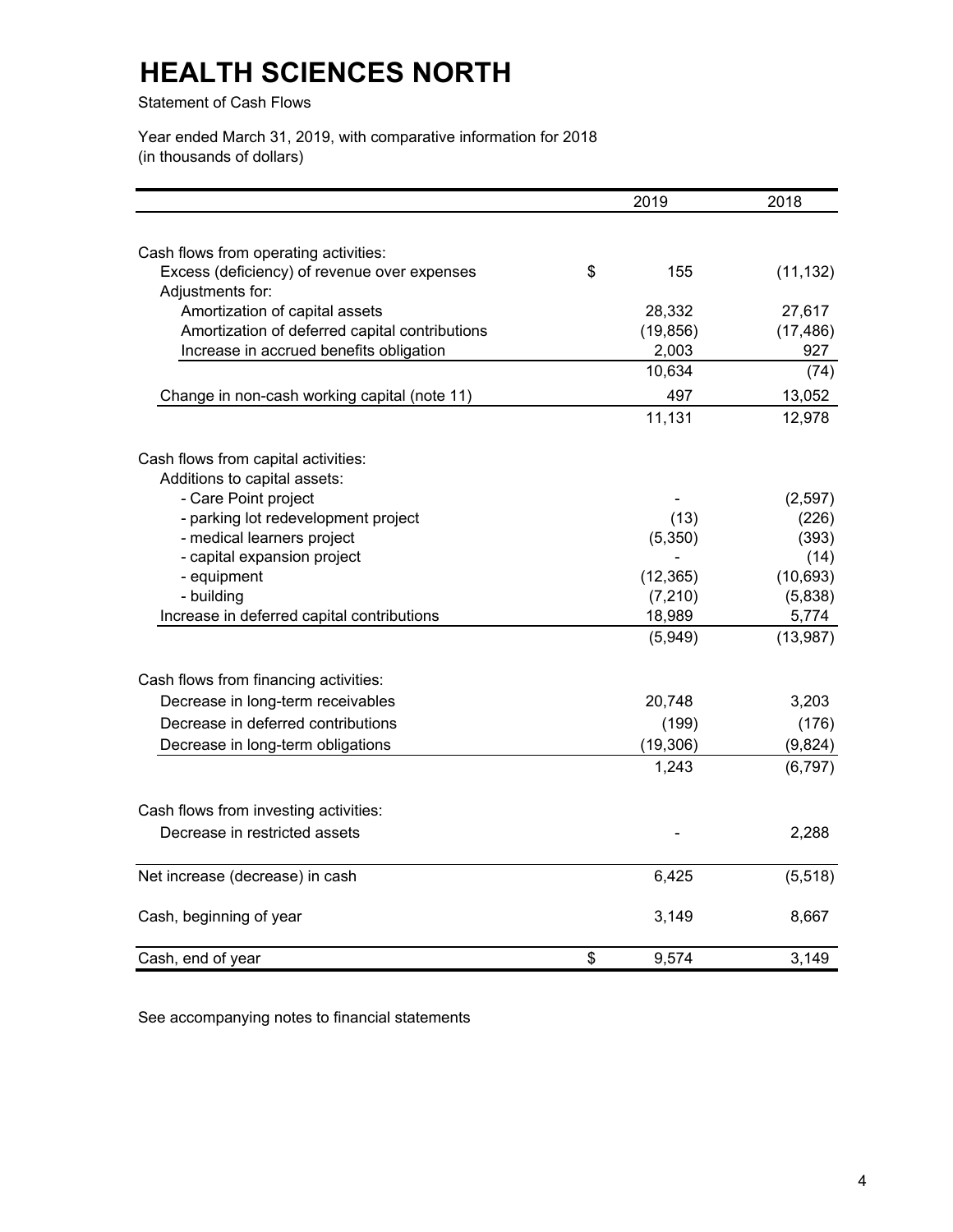Notes to Financial Statements

Year ended March 31, 2019 (In thousands of dollars)

 Health Sciences North (the "Hospital") was incorporated under the laws of Ontario on June 30, 1997 and is exempt from income taxes under Section 149 of the Income Tax Act.

### **1. Significant accounting policies:**

The financial statements have been prepared by management in accordance with Canadian public sector accounting standards including the 4200 standards for government not-for-profit organizations.

(a) Revenue recognition:

The Hospital accounts for contributions, which include donations and government grants, under the deferral method of accounting.

 relate. Grants approved but not received at the end of an accounting period are accrued. Where a portion of a grant relates to a future period, it is deferred and recognized in the Under the Health Insurance Act and Regulations thereto, the Hospital is funded primarily by the Province of Ontario in accordance with budget arrangements established by the Ministry of Health and Long-Term Care (the "MOHLTC") and the North East Local Health Integration Network ("NELHIN"). Operating grants are recorded as revenue in the period to which they subsequent period.

Unrestricted contributions are recognized as revenue when received or receivable if the amounts can be reasonably estimated and collection is reasonably assured.

Externally restricted contributions are recognized as revenue in the period in which the related expenses are recognized.

Contributions restricted for the purchase of capital assets are deferred and amortized into revenue on the straight-line basis, at rates corresponding to those of the related capital assets.

Revenue from patient and other services is recognized when the service is provided.

(b) Inventories:

 all costs to purchase, convert and any other costs in bringing the inventories to their present Inventories are stated at the lower of average cost and net realizable value. Cost comprises location and condition.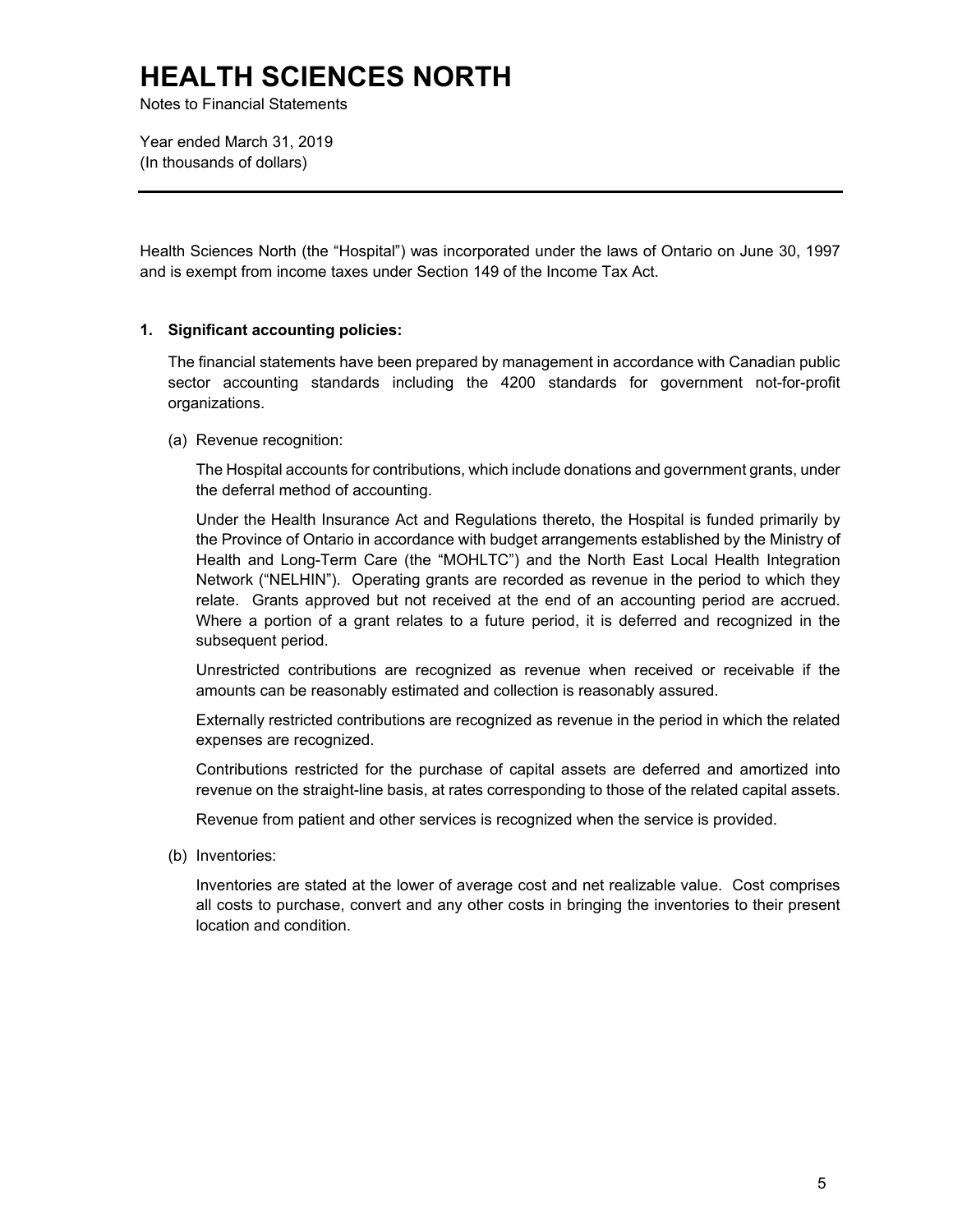Notes to Financial Statements

Year ended March 31, 2019 (In thousands of dollars)

### **1. Significant accounting policies (continued):**

(c) Capital assets:

 over the useful life of the assets. Minor equipment replacements are expensed in the year of Purchased capital assets are recorded at cost. Assets acquired under capital leases are initially recorded at the present value of the future minimum lease payments and amortized replacement.

 Construction in progress is not amortized until construction is complete and the facilities come into use.

Amortization is provided on the straight-line basis at the following range of annual rates:

| Buildings and site services | 2% - 10%  |
|-----------------------------|-----------|
| Furniture and equipment     | 5% - 20%  |
| Information technology      | 10% - 33% |

In the year of acquisition, amortization is provided at one-half of the rates otherwise charged.

 to the estimated undiscounted future cash flows expected to be generated by the asset. If the cash flows discounted at a rate commensurate with the risks associated with the recovery of Long-lived assets, including capital assets subject to amortization, are reviewed for impairment whenever events or changes in circumstances indicate that the carrying amount of an asset may not be recoverable. Recoverability is measured by a comparison of the carrying amount carrying amount of the asset exceeds its estimated future cash flows, an impairment charge is recognized by the amount by which the carrying amount of the asset exceeds the fair value of the asset. When quoted market prices are not available, the Hospital uses the expected future the asset as an estimate of fair value.

Assets to be disposed of would be separately presented in the statement of financial position and reported at the lower of the carrying amount or fair value less costs to sell, and are no longer amortized. The asset and liabilities of a disposed group classified as held for sale would be presented separately in the appropriate asset and liability sections of the statement of financial position.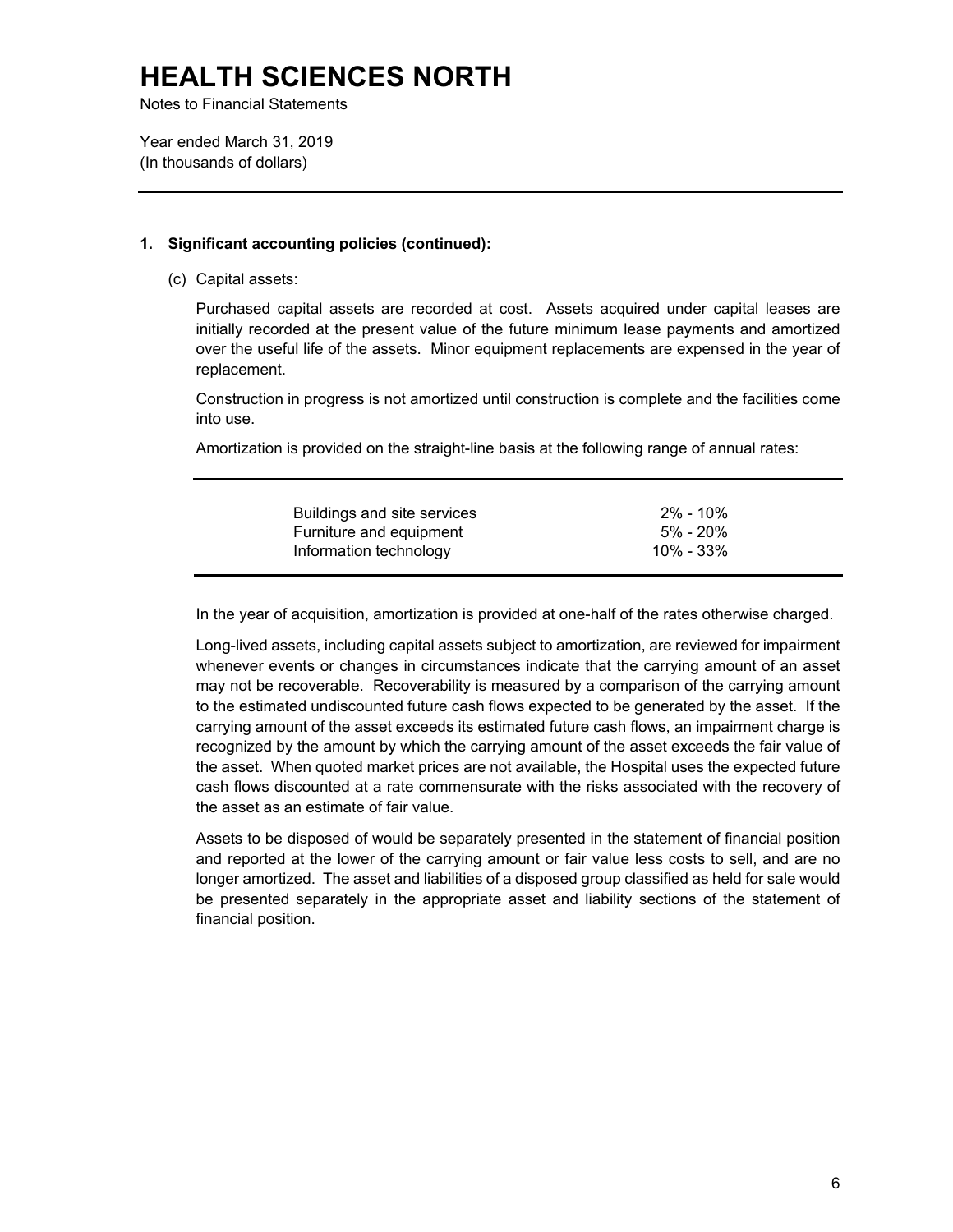Notes to Financial Statements

Year ended March 31, 2019 (In thousands of dollars)

#### **1. Significant accounting policies (continued):**

(d) Related entities:

The notes to financial statements include information of the following entities (note 13):

Health Sciences North Foundation Northern Cancer Foundation Health Sciences North Volunteer Association Sudbury Hospital Services Sudbury Vascular Laboratory Ltd. Health Sciences North Research Institute ("HSNRI") NEO Kids Foundation

The investment in the controlled for-profit entity, Sudbury Vascular Laboratory Ltd., is accounted for by the equity method. The other entities are not consolidated.

#### (e) Employee post-retirement benefits:

The Hospital accrues its obligations for employee benefit plans. The cost of non-pension postretirement and post-employment benefits earned by employees is actuarially determined using the projected benefit method pro-rated on service and management's best estimate of retirement ages of employees and expected health care costs.

Actuarial gains (losses) on the accrued benefit obligation arise from changes in actuarial assumptions used to determine the accrued benefit obligation. The net accumulated actuarial gains (losses) are amortized over the average remaining service period of active employees. The average remaining service period of the active employees covered by the employee benefit plan is 13 years.

Past service costs arising from plan amendments are recognized immediately in the period the plan amendments occur.

 to apply defined benefit plan accounting principles. The Hospital records as pension expense The Hospital is an employer member of the Health Care of Ontario Pension Plan (the "Plan"), which is a multi-employer, defined benefit pension plan. The Hospital has adopted defined contribution plan accounting principles for this Plan because insufficient information is available the current service cost, amortization of past service costs and interest costs related to the future employer contributions to the Plan for past employee service.

(f) Use of estimates:

 contingent assets and liabilities at the date of the financial statements and the reported obligations related to employee future benefits. Actual results could differ from those estimates. reported in earnings in the year in which they become known. The preparation of the financial statements requires management to make estimates and assumptions that affect the reported amounts of assets and liabilities and disclosure of amounts of revenue and expenses during the periods specified. Significant items subject to such estimates and assumptions include the carrying amount of capital assets; valuation allowances for receivables, and inventories; valuation of financial instruments; and assets and These estimates are reviewed periodically, and, as adjustments become necessary, they are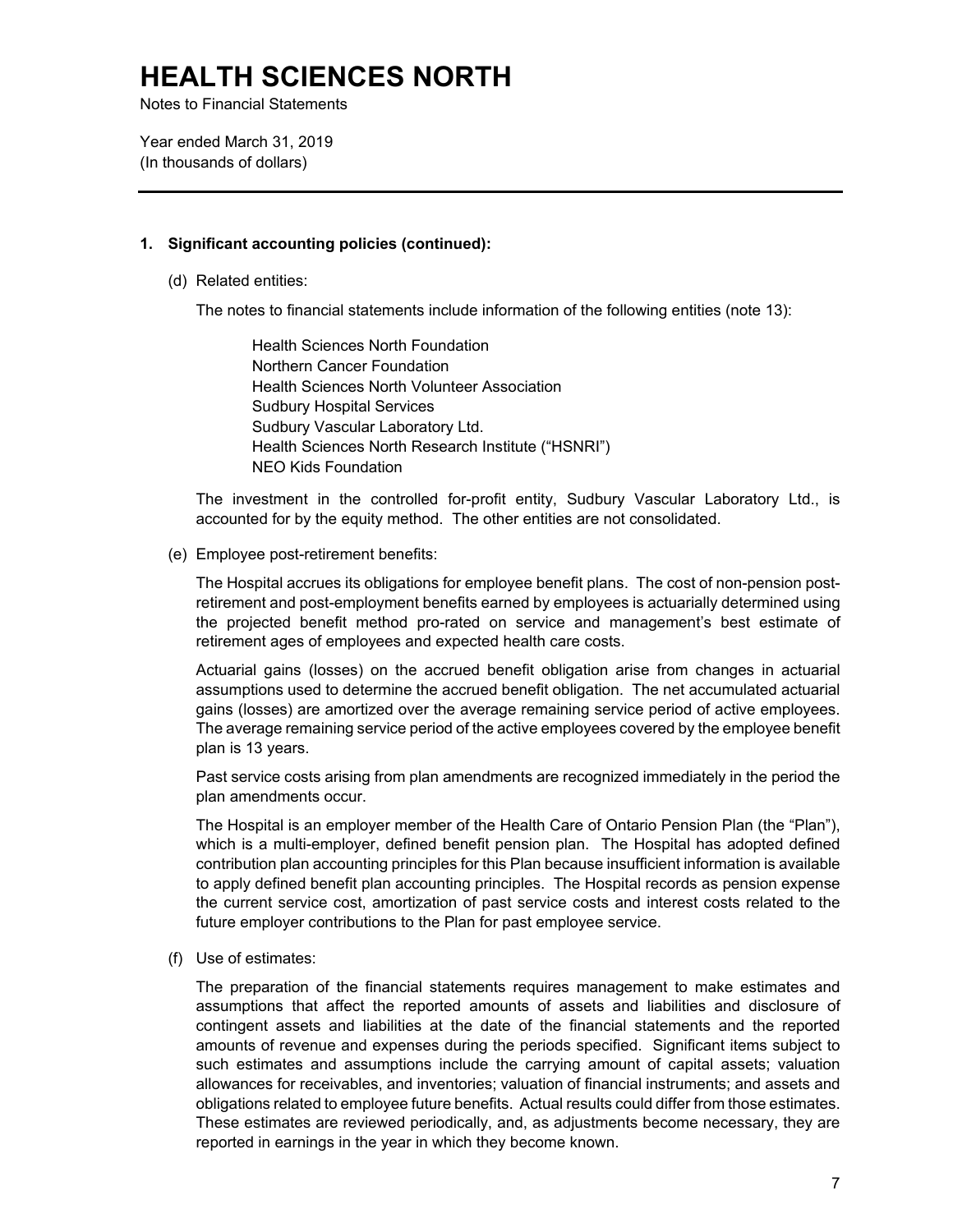Notes to Financial Statements

Year ended March 31, 2019 (In thousands of dollars)

#### **1. Significant accounting policies (continued):**

(g) Funding adjustments:

 for specific services. Pursuant to the related agreements, if the Hospital does not meet specified levels of activity, the NELHIN, MOHLTC or CCO are entitled to seek refunds. Should which the refund is determined to be payable. Should programs and activities incur a deficit, The Hospital receives grants from the NELHIN, MOHLTC and Cancer Care Ontario ("CCO") any amounts become refundable, the refunds would be charged to operations in the period in the Hospital records any recoveries thereon in the period in which collection is received.

(h) Contributed services:

 Given the difficulty of determining the fair market value, contributed services are not recognized A substantial number of volunteers contribute a significant amount of their time each year. in the financial statements.

(i) Financial instruments:

All financial instruments are initially recorded on the statement of financial position at fair value.

 at fair value. Management has elected to record investments at fair value as they are managed All investments, if any, held in equity instruments that trade in an active market are recorded and evaluated on a fair value basis. Freestanding derivative instruments that are not equity instruments that are quoted in an active market are subsequently measured at fair value.

Unrealized changes in fair value are recognized in the statement of remeasurement gains and losses until they are realized, when they are transferred to the statement of operations.

Transaction costs incurred on the acquisition of financial instruments measured subsequently at fair value are expensed as incurred.

 statement of operations and any unrealized gain is adjusted through the statement of remeasurement gains and losses. On sale, the statement of remeasurement gains and losses All financial assets are assessed for impairment on an annual basis. Where a decline in fair value is determined to be other than temporary, the amount of the loss is recognized in the associated with that instrument are reversed and recognized in the statement of operations.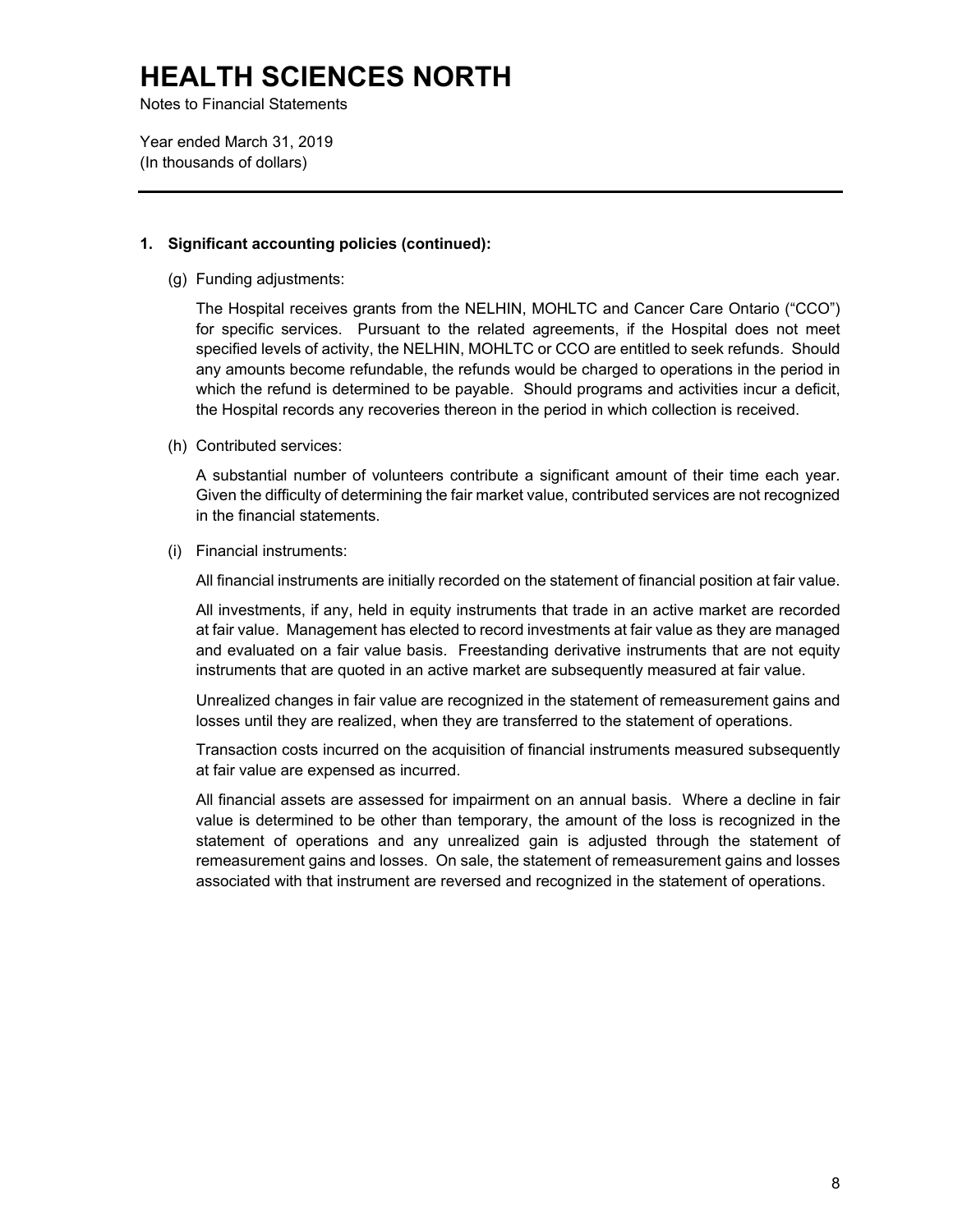Notes to Financial Statements

Year ended March 31, 2019 (In thousands of dollars)

### **2. Accounts receivable:**

|                                          | 2019         | 2018    |
|------------------------------------------|--------------|---------|
|                                          |              |         |
| NELHIN and MOHLTC                        | \$<br>16,060 | 12,836  |
| <b>Patients</b>                          | 7.879        | 7,847   |
| Hospitals and agencies                   | 5,405        | 5,444   |
| Canada Revenue Agency (HST)              | 2,934        | 2,142   |
| CCO                                      | 619          | 3,184   |
| Current portion of long-term receivables | 1,412        | 1,223   |
| Other                                    | 4,356        | 3,442   |
|                                          | 38,665       | 36,118  |
| Less: allowance for doubtful accounts    | (2,550)      | (1,400) |
|                                          | \$<br>36,115 | 34,718  |

### **3. Long-term receivables:**

|                                       | 2019        | 2018    |
|---------------------------------------|-------------|---------|
|                                       |             |         |
| <b>City of Greater Sudbury</b>        | \$<br>2,901 | 3,445   |
| Northern Cancer Foundation            | 1,583       | 1,511   |
| <b>Sudbury Hospital Services</b>      | 896         | 896     |
| <b>HSNRI</b>                          |             | 19,191  |
|                                       | 5,380       | 25,043  |
| Less: current portion                 | (1, 412)    | (1,223) |
| Less: allowance for doubtful accounts | (896)       |         |
|                                       | \$<br>3,072 | 23,820  |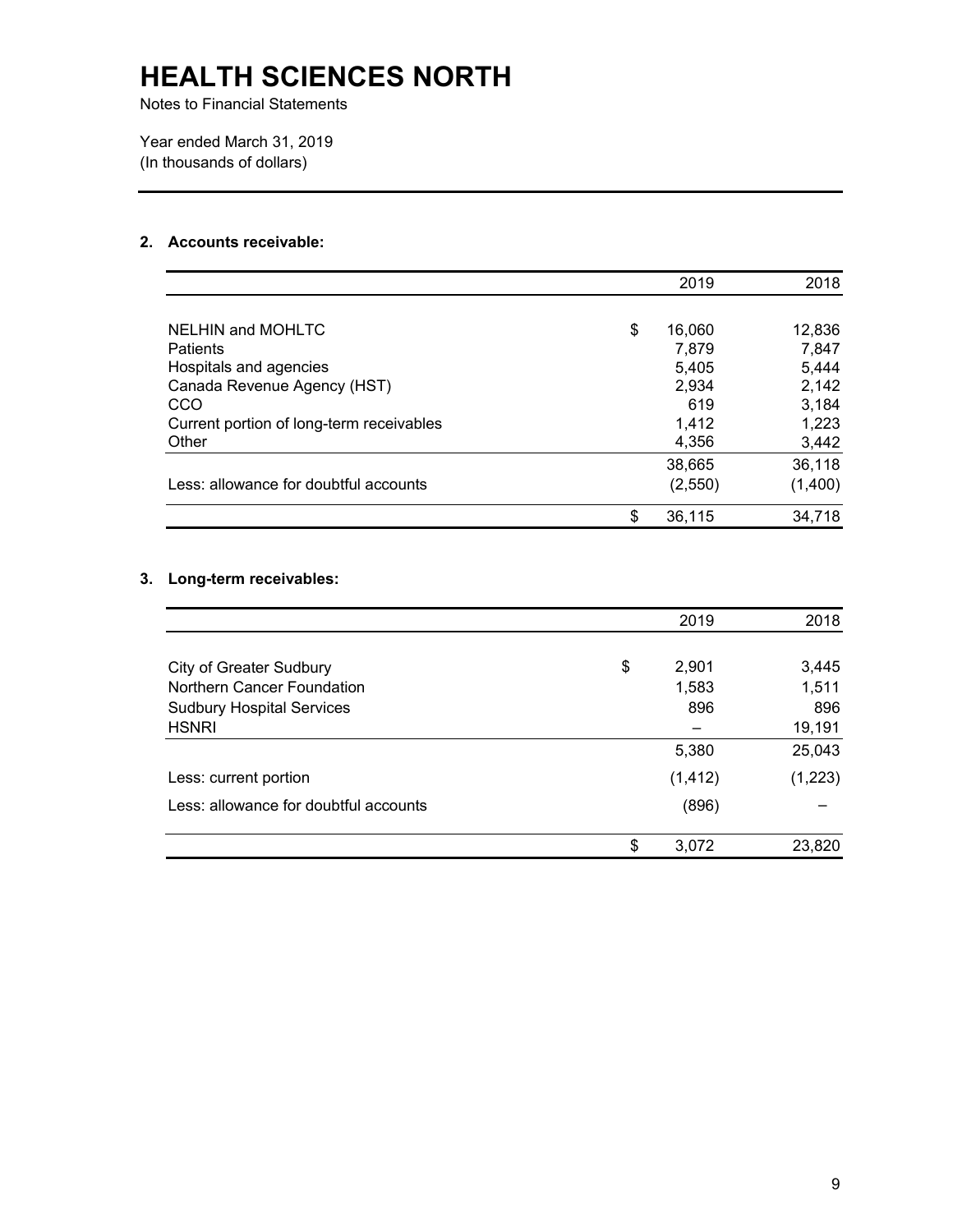Notes to Financial Statements

Year ended March 31, 2019 (In thousands of dollars)

### **4. Capital assets:**

|                             |               |                             | 2019              |
|-----------------------------|---------------|-----------------------------|-------------------|
|                             | Cost          | Accumulated<br>Amortization | Net book<br>Value |
| Property                    | \$<br>3,767   |                             | 3,767             |
| Buildings and site services | 135,849       | 83,601                      | 52,248            |
| Furniture and equipment     | 136,974       | 108,793                     | 28,181            |
| Information technology      | 81,658        | 59,676                      | 21,982            |
| Assets under capital leases | 5.133         | 4,340                       | 793               |
| Capital project - building  | 296,987       | 77,966                      | 219,021           |
| Capital project - equipment | 53,446        | 52,462                      | 984               |
| Projects in progress        | 14,739        |                             | 14,739            |
|                             | \$<br>728,553 | 386,838                     | 341,715           |

|                             |               |                             | 2018              |
|-----------------------------|---------------|-----------------------------|-------------------|
|                             | Cost          | Accumulated<br>Amortization | Net book<br>Value |
|                             |               |                             |                   |
| Property                    | \$<br>3,767   |                             | 3,767             |
| Buildings and site services | 142,355       | 82,890                      | 59,465            |
| Furniture and equipment     | 133,950       | 105,761                     | 28,189            |
| Information technology      | 67,449        | 53,774                      | 13,675            |
| Assets under capital leases | 5.133         | 3.996                       | 1,137             |
| Capital project - building  | 287,877       | 67,405                      | 220,472           |
| Capital project - equipment | 49.080        | 46,923                      | 2,157             |
| Projects in progress        | 16,247        |                             | 16,247            |
|                             | \$<br>705,858 | 360,749                     | 345,109           |

### **5. Bank indebtedness:**

The Hospital has arranged for credit facilities which include a demand operating line to \$40 million. The facilities bear interest at banker's prime rate less 0.25% (2018 - prime rate less 0.25%).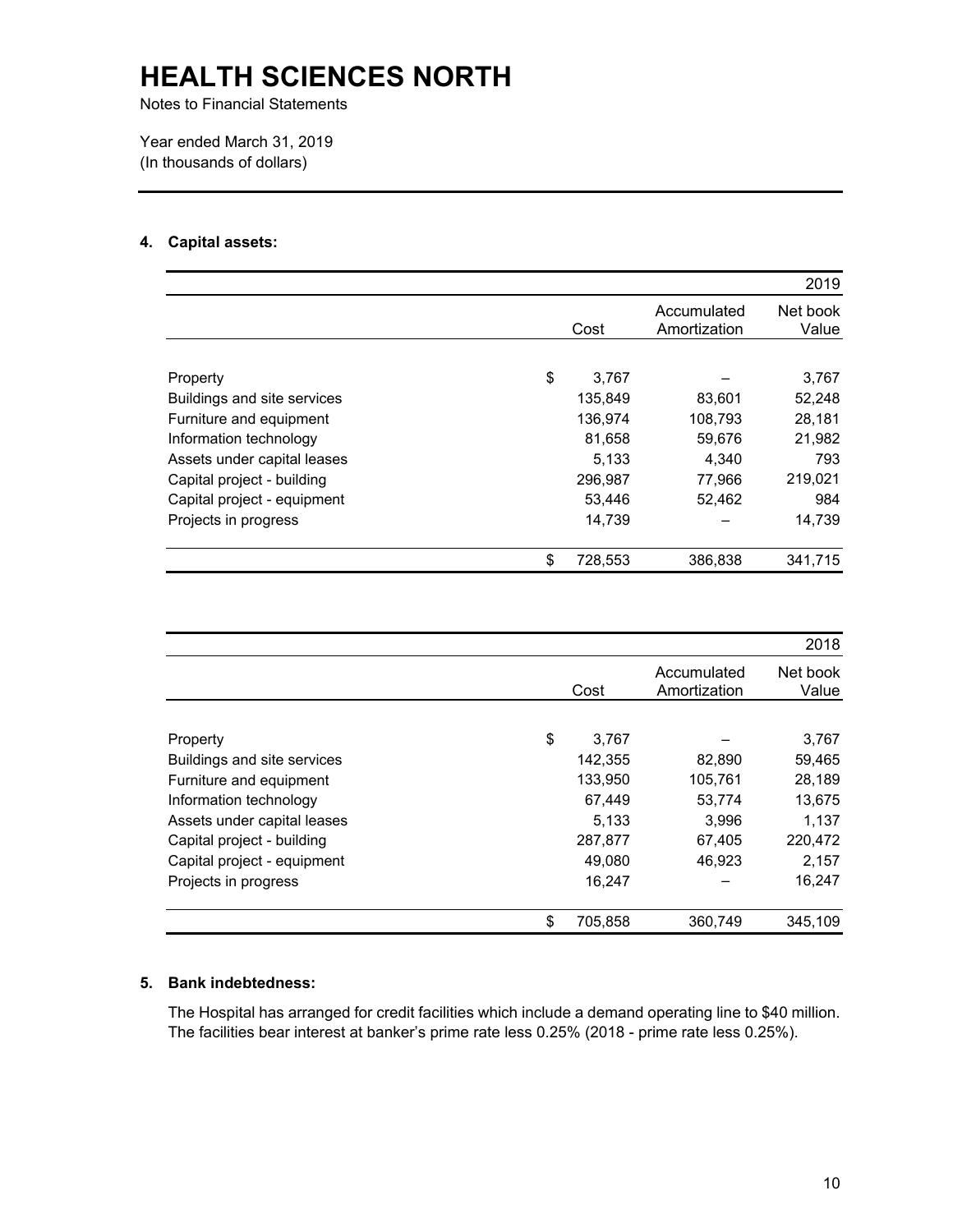Notes to Financial Statements

Year ended March 31, 2019 (In thousands of dollars)

#### **6. Accounts payable and accrued liabilities:**

|                                           | 2019         | 2018   |
|-------------------------------------------|--------------|--------|
| Accounts payable and accrued liabilities: |              |        |
| - operating                               | \$<br>38,563 | 38,580 |
| - capital                                 | 5,413        | 1,141  |
| - NELHIN and MOHLTC                       | 5,417        | 3,906  |
| - CCO                                     | 1,537        | 1,029  |
| Payroll accruals:                         |              |        |
| - salaries and wages                      | 13,280       | 12,241 |
| - vacation pay                            | 17,774       | 15,598 |
| - sick leave                              | 181          | 230    |
| Deferred revenue                          | 5,524        | 5,504  |
|                                           | \$<br>87,689 | 78,229 |

#### **7. Deferred contributions:**

Deferred contributions represent unspent externally restricted grants for research and other purposes. The changes in the deferred contributions balance are as follows:

|                            |     | 2019  | 2018  |
|----------------------------|-----|-------|-------|
|                            |     |       |       |
| Balance, beginning of year | \$  | 769   | 945   |
| Contributions received     |     | 53    | 89    |
| Amounts taken to revenue   |     | (252) | (265) |
| Balance, end of year       | \$. | 570   | 769   |
|                            |     |       |       |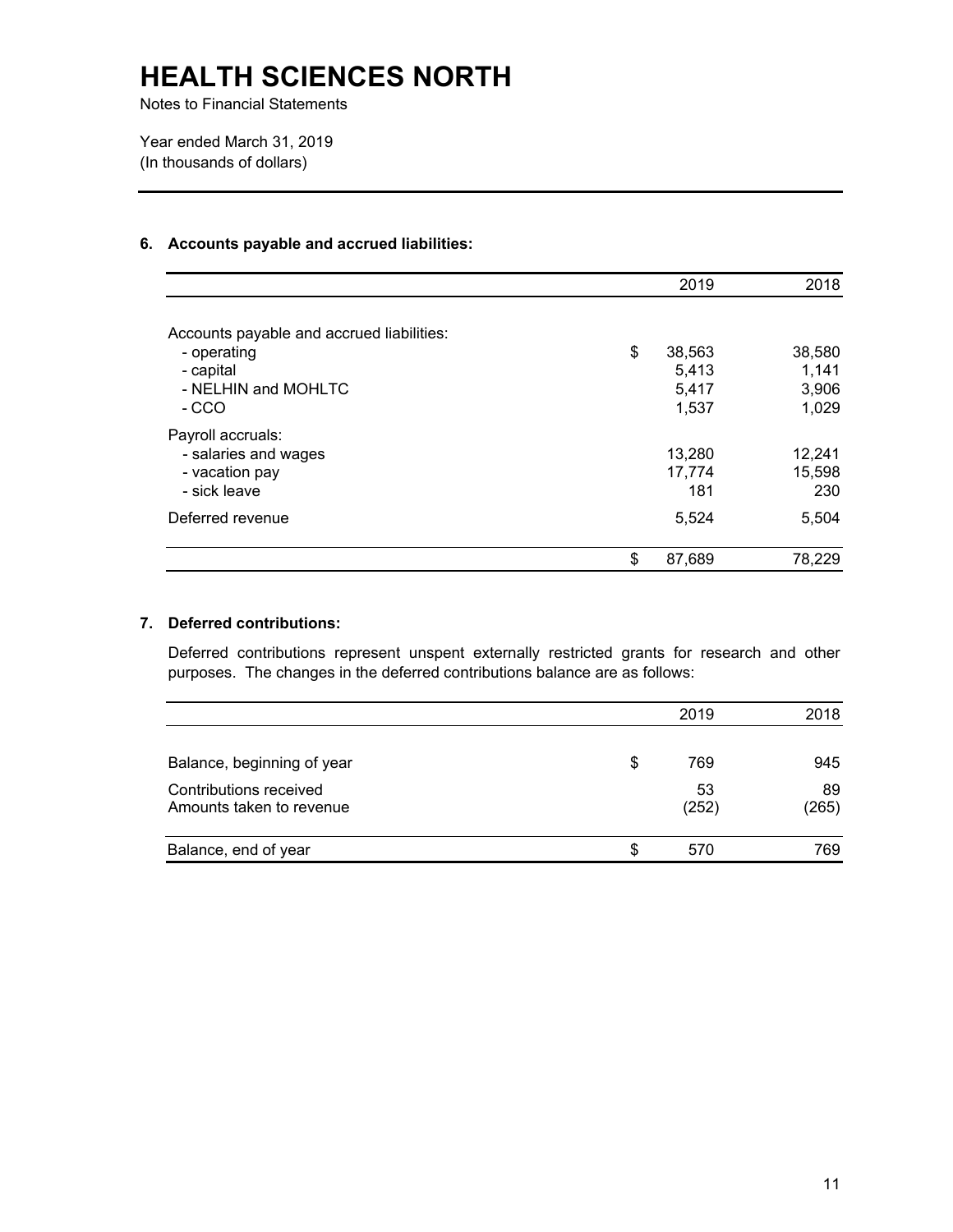Notes to Financial Statements

Year ended March 31, 2019 (In thousands of dollars)

#### **8. Deferred capital contributions:**

Deferred capital contributions represent the unamortized and unspent balances of donations and grants restricted for capital asset acquisitions. Details of the continuity of these funds are as follows:

|                                                      | 2019          | 2018      |
|------------------------------------------------------|---------------|-----------|
| Balance, beginning of year                           | \$<br>268,095 | 279,807   |
| Additional contributions<br>Equipment and buildings: |               |           |
| NELHIN and MOHLTC                                    | 7,748         | 2,644     |
| CCO                                                  | 2,006         | 2,003     |
| Northern Cancer Foundation                           |               | 647       |
| <b>Health Sciences North Foundation</b>              | 5,332         |           |
| Other                                                | 960           | 317       |
|                                                      | 16,046        | 5,611     |
| Capital expansion project:                           |               |           |
| MOHLTC – Phase 2 capital expansion project           | 2,804         |           |
| <b>City of Greater Sudbury</b>                       | 139           | 163       |
|                                                      | 18,989        | 5,774     |
| Less: amounts amortized to revenue                   | (19, 856)     | (17, 486) |
| Balance, end of year                                 | \$<br>267,228 | 268,095   |

The balance of unamortized and unspent funds consists of the following:

|                                          | 2019          | 2018         |
|------------------------------------------|---------------|--------------|
| Unamortized                              | 265,670<br>\$ | 266,368      |
| Unspent:<br><b>Building</b><br>Equipment | 1,544<br>14   | 1,543<br>184 |
|                                          | 1,558         | 1,727        |
|                                          | 267,228<br>\$ | 268,095      |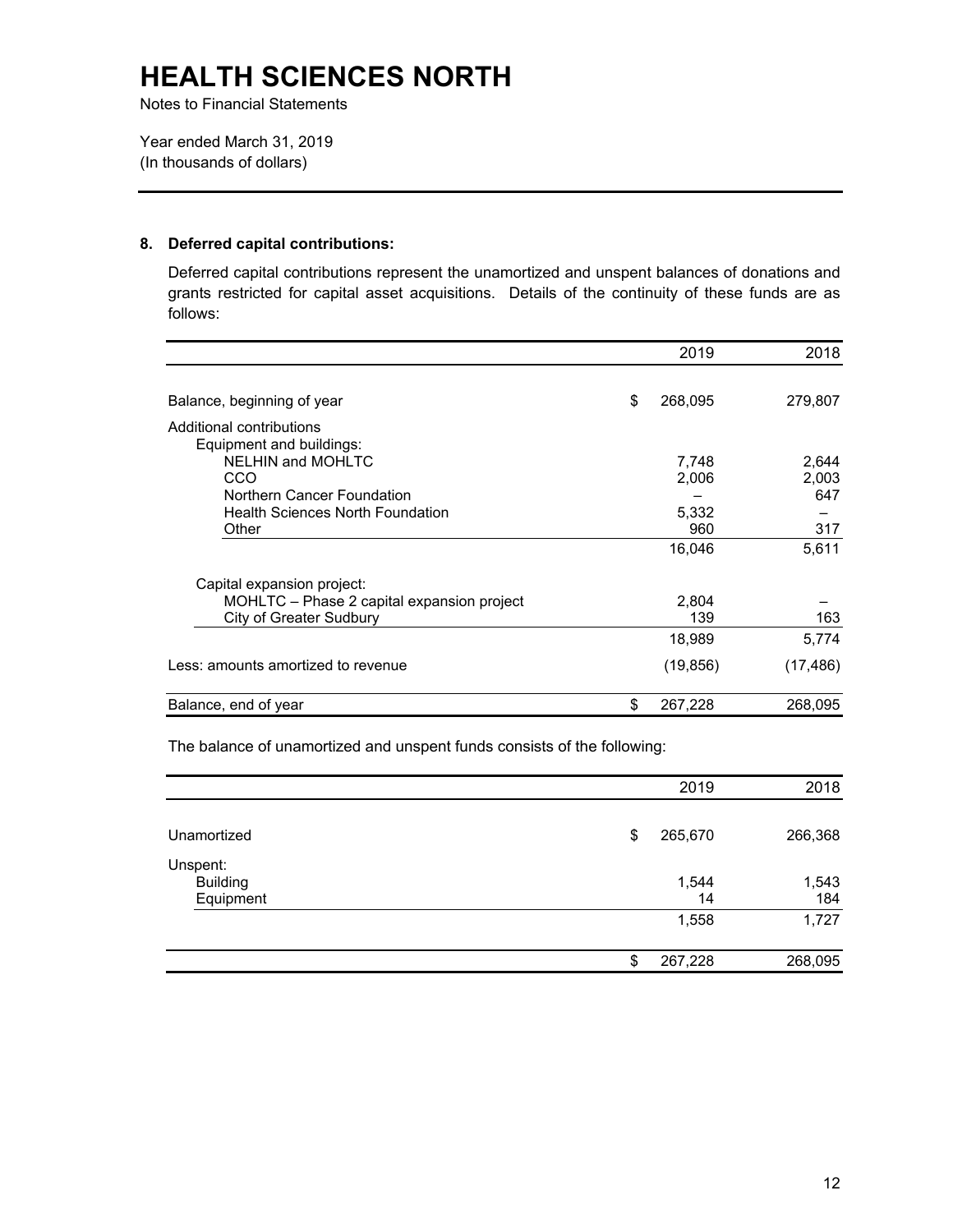Notes to Financial Statements

Year ended March 31, 2019 (In thousands of dollars)

### **9. Employee post-retirement benefits:**

The Hospital sponsors a post-retirement defined benefit plan for medical, life insurance and dental benefits for substantially all unionized full time employees with various cost-sharing arrangements as determined by their collective agreements. The most recent valuation of the employee future benefits was completed as at April 1, 2018. The next full valuation of the plan will be as of April 1, 2021.

The accrued benefit obligation is recorded in the financial statements as follows:

|                                               | 2019         | 2018     |
|-----------------------------------------------|--------------|----------|
|                                               |              |          |
| Accrued benefit obligation, beginning of year | \$<br>24,565 | 23,638   |
| Add: benefit costs                            | 3,229        | 2,294    |
|                                               | 27,794       | 25,932   |
| Less: benefit contributions                   | (1,226)      | (1, 367) |
| Balance, end of year                          | \$<br>26,568 | 24,565   |

 Similar to most post-employment benefit plans (other than pension) in Canada, the Hospital's plan is not pre-funded, resulting in a plan deficit equal to the accrued benefit obligation.

The significant actuarial assumptions adopted in measuring the Hospital's accrued benefit obligations are as follows:

|                                  | 2019  | 2018     |
|----------------------------------|-------|----------|
|                                  |       |          |
| Discount rate                    | 3.05% | 3.20%    |
| Dental cost trend rates          | 4.00% | 3.00%    |
| Extended health care trend rates | 6.00% | $6.00\%$ |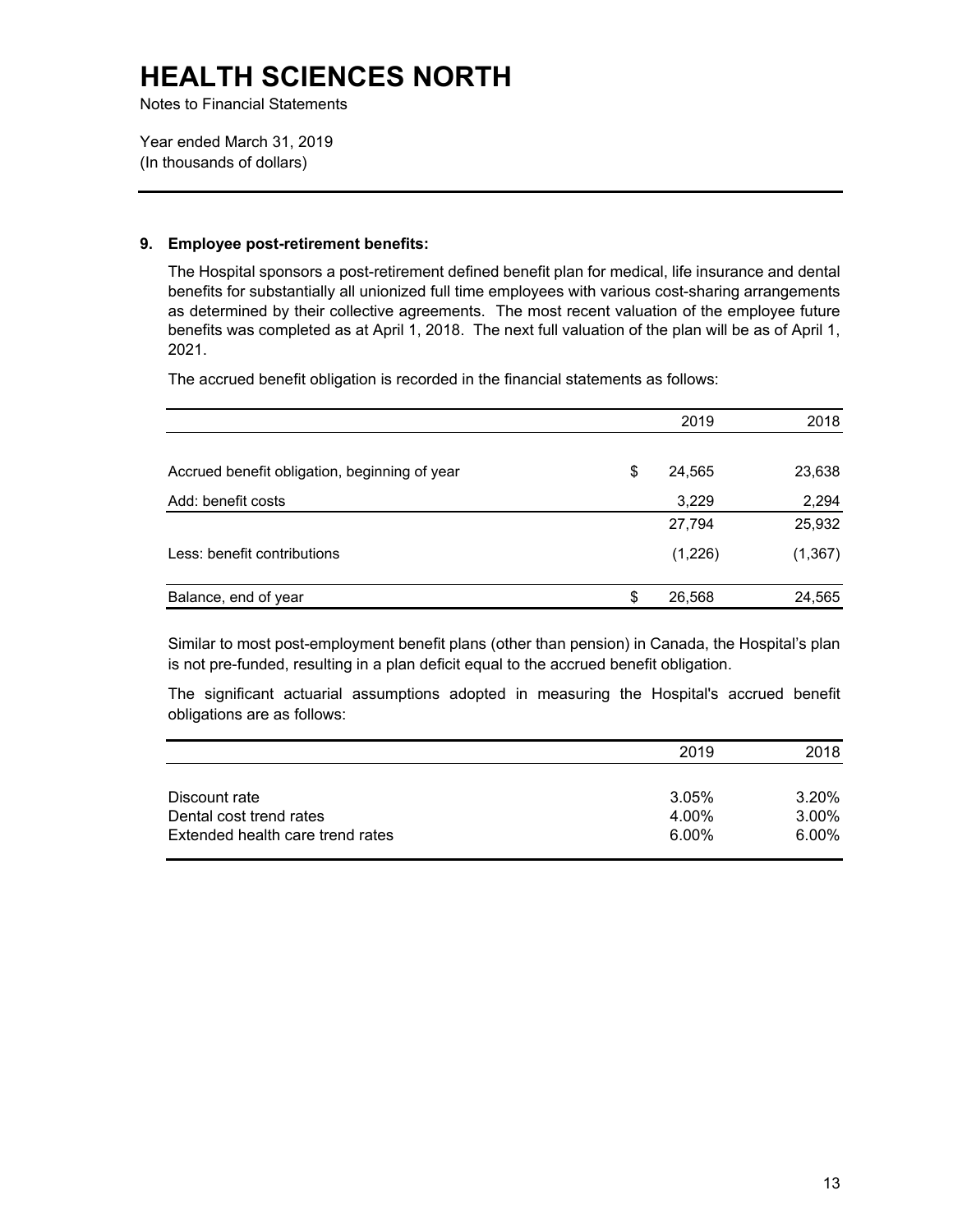Notes to Financial Statements

Year ended March 31, 2019 (In thousands of dollars)

#### **10. Long-term obligations:**

|                       | 2019         | 2018     |
|-----------------------|--------------|----------|
|                       |              |          |
| Long-term debt (a)    | \$<br>25,003 | 51,256   |
| Other (b)             | 449          | 654      |
|                       | 25,452       | 51,910   |
| Less: current portion | (1,569)      | (8, 721) |
|                       | \$<br>23,883 | 43,189   |

(a) Long-term debt:

Long-term debt consists of:

- (i) Demand non-revolving loan to \$22,000 to finance capital expenditures, including Care Point. The loan bears interest at 4.42% and is being repaid in unblended monthly payments over 20 years. This facility is a consolidation of various facilities drawn on in prior years. As at March 31, 2019, \$15,117 (2018 - \$17,757) is drawn on this facility.
- (ii) Demand revolving loan to \$10,400 to finance parking lot improvements. The loan bears interest at a rate of prime less 0.25% and is being repaid in unblended monthly payments over 20 years. As at March 31, 2019, a total of \$9,886 (2018 - \$10,451) is drawn on the facility.

Principal repayments of long-term debt are as follows:

| 2020       | \$<br>1,337  |
|------------|--------------|
| 2021       | 1,337        |
| 2022       | 1,337        |
| 2023       | 1,337        |
| 2024       | 1,337        |
| Thereafter | 18,318       |
|            |              |
|            | \$<br>25,003 |

(b) Other:

 The Hospital has entered into a six-year capital lease for equipment ending February 2021. The lease is being repaid in blended monthly lease payments of \$20 and an annual interest rate of 2.85%.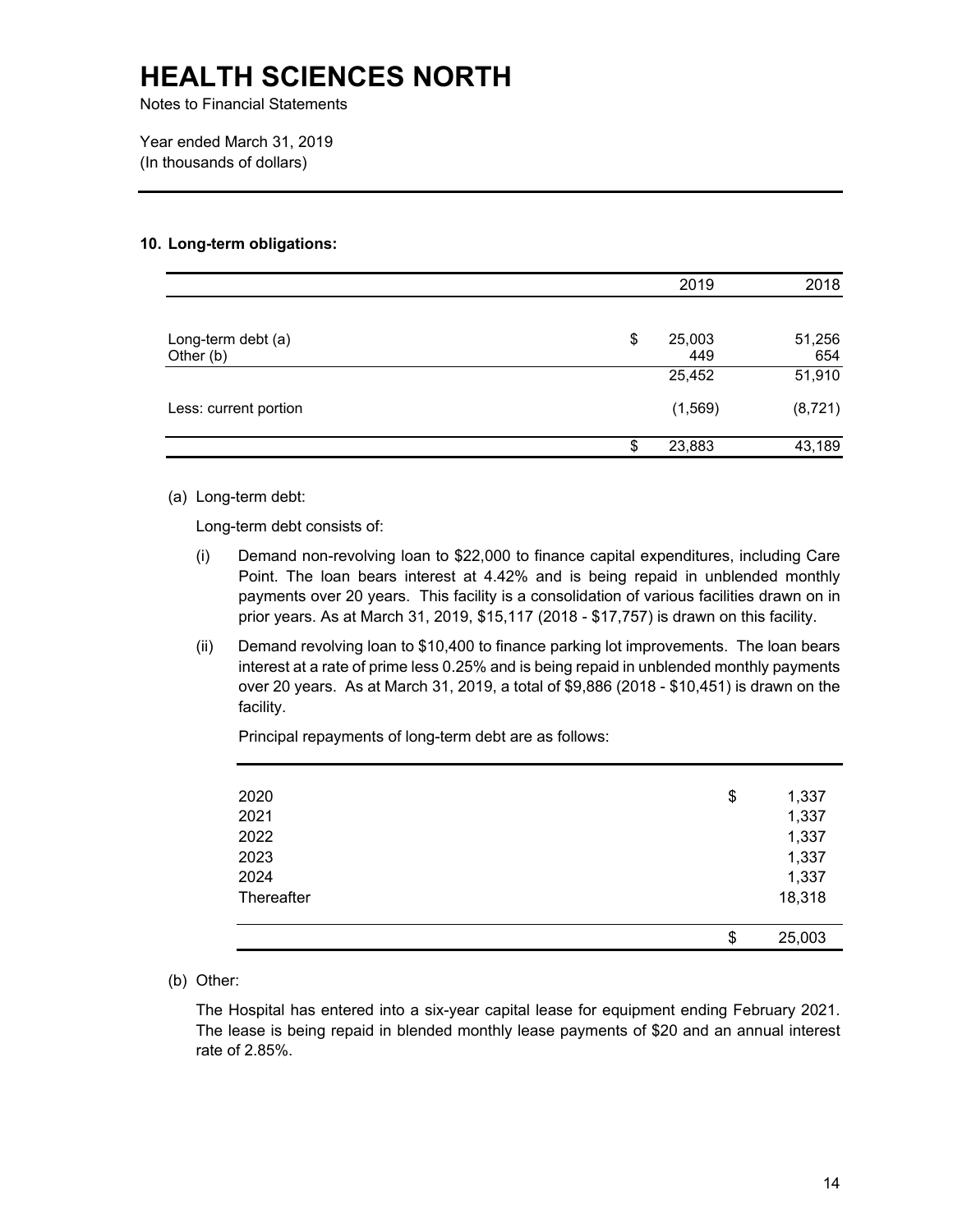Notes to Financial Statements

Year ended March 31, 2019 (In thousands of dollars)

#### **11. Change in non-cash working capital:**

|                                          | 2019           | 2018    |
|------------------------------------------|----------------|---------|
| Accounts receivable                      | \$<br>(1, 397) | (1,764) |
| Inventories                              | 216            | (75)    |
| Prepayments                              | (630)          | 784     |
| Accounts payable and accrued liabilities | 9,460          | 9,729   |
| Current portion of long-term obligations | (7, 152)       | 4,378   |
|                                          | \$<br>497      | 13,052  |

#### **12. Pension plan:**

 Substantially all of the employees of the Hospital are members of the Plan which is a multi-employer amounted to \$20,555 (2018 - \$20,908) and are included in employee benefits in the statement of defined benefit plan. Contributions to the Plan made during the year on behalf of employees operations.

#### **13. Other entities:**

 entities. The relationship can be one of economic interest, significant influence, joint control or This section addresses disclosure requirements regarding the Hospital's relationships with related control.

(a) Foundations and Volunteer Association:

 The Hospital has an economic interest in the Health Sciences North Foundation. The Health Foundation was \$196 (2018 - \$318). During the year, the Hospital received donations Sciences North Foundation was created for the purpose of promoting and participating in fundraising programs in order to raise money for capital projects and to assist in undertaking all phases of medical research. At March 31, 2019, the amount owing to the Hospital from the amounting to \$5,988 (2018 - \$1,119) from the Health Sciences North Foundation.

 activities throughout the northeastern Ontario region to support cancer research and cancer The Hospital has an economic interest in the Northern Cancer Foundation. The Northern Cancer Foundation was created for the purpose of promoting and participating in fundraising care programs of the Northeast Cancer Program. At March 31, 2019, the amount owing to the Hospital from the Foundation was \$1,682 (2018 - \$2,276). During the year, the Hospital received donations amounting to \$Nil (2018 - \$647) from the Northern Cancer Foundation.

 The Hospital has an economic interest in the Health Sciences North Volunteer Association. The Health Sciences North Volunteer Association was created for the purpose of promoting and participating in fundraising activities in order to raise money for capital equipment, health related community projects and volunteer activities. At March 31, 2019, the amount owing to the Hospital from the Association was \$Nil (2018 - \$44).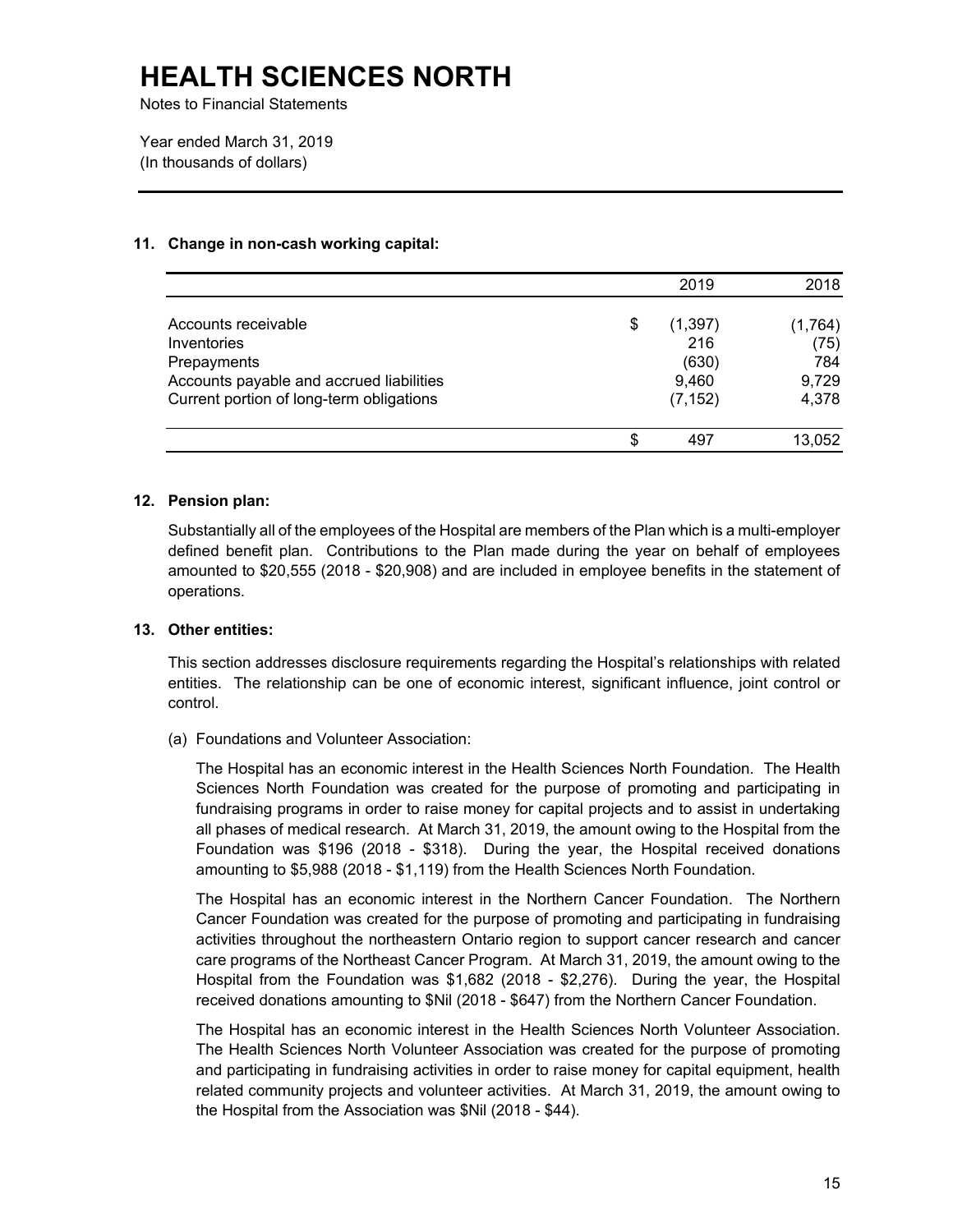Notes to Financial Statements

Year ended March 31, 2019 (In thousands of dollars)

#### **13. Other entities (continued):**

(a) Foundations and Volunteer Association (continued):

 The Hospital has an economic interest in the NEO Kids Foundation. The NEO Kids Foundation was created for the purpose of promoting and participating in fundraising activities to raise money to support services, equipment, and research for young patients. At March 31, 2019, the amount owing to the Hospital from the Foundation was \$234 (2018 - \$14). During the year, the Hospital received donations amounting to \$166 (2018 - \$230) from the NEO Kids Foundation.

(b) Sudbury Hospital Services:

 Services. During the year, the Hospital purchased \$2,280 (2018 - \$2,281) in ware-washing Sudbury Hospital Services provides ware-washing and transportation services to the Hospital based on rates reflecting the costs, expenses and disbursements incurred by them in the normal course of business. The Hospital has significant influence in Sudbury Hospital and transportation services from Sudbury Hospital Services. At March 31, 2019, the amount owing to the Hospital from Sudbury Hospital Services was \$Nil (2018 - \$767).

(c) Sudbury Vascular Laboratory Ltd.:

Sudbury Vascular Laboratory Ltd. was created to operate a vascular laboratory. The Hospital controls Sudbury Vascular Laboratory Ltd.

As at March 31, 2019, Sudbury Vascular Laboratory Ltd. had total amounts owing to the Hospital of \$78 (2018 - \$162).

Financial information for 2019 was not available at the time of the audit report date.

A summary of the most recently available pertinent financial information of Sudbury Vascular Laboratory Ltd. is as follows:

|                                                                  | 2018                 | 2017                 |
|------------------------------------------------------------------|----------------------|----------------------|
| Financial position:                                              |                      |                      |
| Total assets                                                     | \$<br>362            | \$<br>455            |
| <b>Total liabilities</b><br>Net assets (debt)                    | 525<br>(163)         | 439<br>16            |
|                                                                  | \$<br>362            | \$<br>455            |
| Results of operations:<br>Total revenue<br><b>Total expenses</b> | \$<br>1,523<br>1,702 | \$<br>1,485<br>1,737 |
| Deficiency of revenue over expenses                              | \$<br>(179)          | \$<br>(252)          |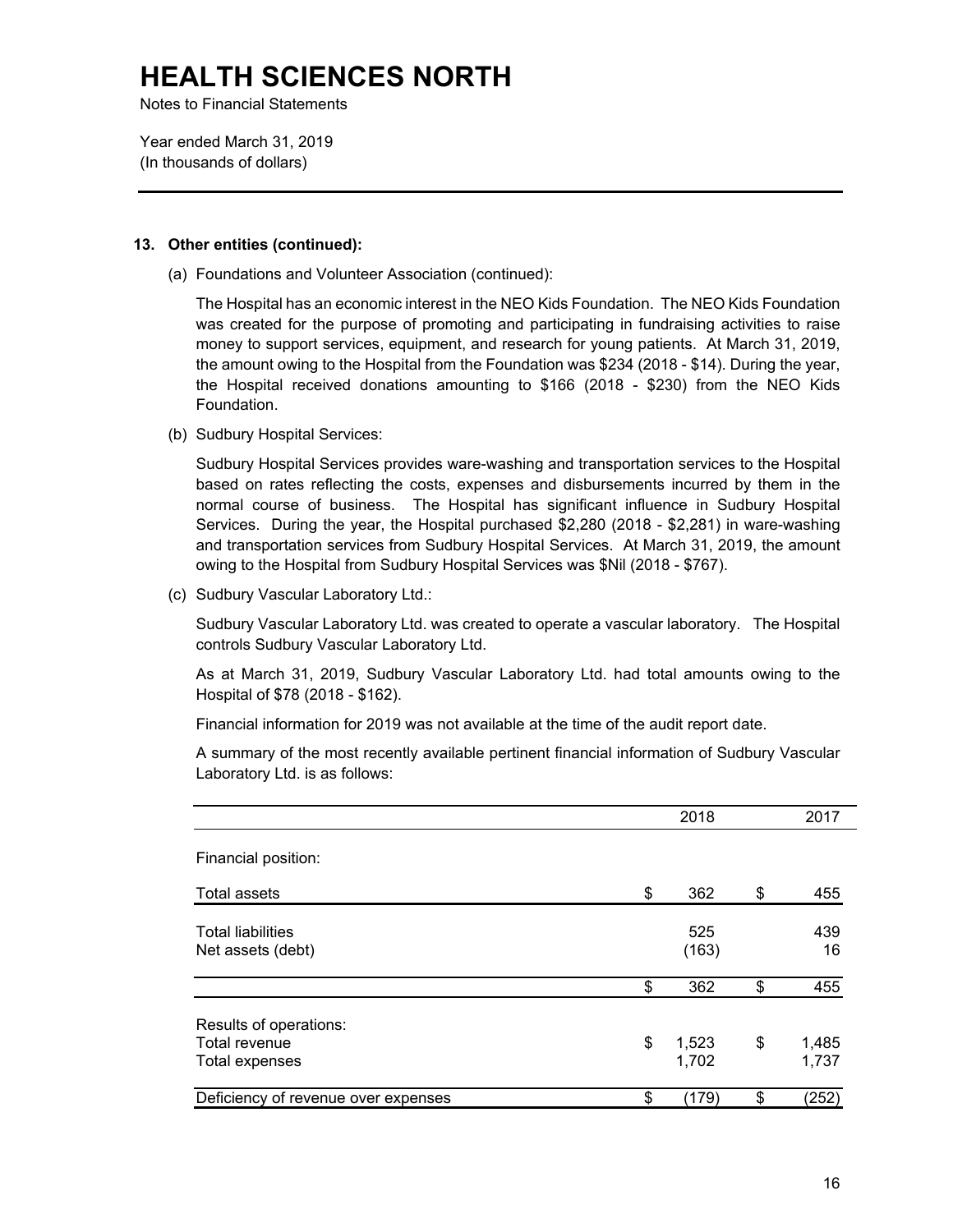Notes to Financial Statements

Year ended March 31, 2019 (In thousands of dollars)

#### **13. Other entities (continued):**

(c) Sudbury Vascular Laboratory Ltd. (continued):

|                                              |    | 2018  |             |
|----------------------------------------------|----|-------|-------------|
|                                              |    |       |             |
| Cash flows:                                  |    |       |             |
| Cash from operations                         | \$ | (171) | \$<br>(127) |
| Cash from financing and investing activities |    | 119   | 25          |
| Decrease in cash                             | S  | '52   | 102         |

(d) Health Sciences North Research Institute:

HSNRI was created on April 1, 2012 to establish a center of excellence in research, education, and training related to health and healthcare delivery. The Hospital has significant influence over HSNRI, a tax-exempt entity without share capital. As at March 31, 2019, HSNRI had total amounts owing to the Hospital of \$245 (2018 - \$19,238).

#### **14. Contingencies:**

(a) Legal matters and litigation:

 The Hospital is involved in certain legal matters and litigation, the outcomes of which are not presently determinable. The loss, if any, from these contingencies will be accounted for in the periods in which the matters are resolved. Management is of the opinion that these matters are mitigated by adequate insurance coverage.

(b) Employment matters:

During the normal course of operation, the Hospital is involved in certain employment related negotiations and has recorded accruals based on management's estimate of potential settlement amounts where these amounts are reasonably determinable.

(c) Sudbury Hospital Services:

 services from Sudbury Hospital Services ("SHS"). In connection with the transfer of services, of SHS were wound down. Prior to year-end, the Hospital announced that it would assume responsibility for ware-washing certain employees of SHS were transferred to the Hospital effective April 1, 2019, while other employees were provided with working notice with respect to the discontinuance of their employment. The Hospital also indicated that it would assume responsibility for the existing net liabilities of SHS, as well as fund future operating losses until such time as the operations

In connection with the announcement, the Hospital has recorded a one-time expense of \$1,289 relating to the write-down of amounts owing from SHS as well as management's estimate of the net liabilities assumed from SHS.

Future operating losses funded by HSN will be recorded in the fiscal period in which they are incurred.